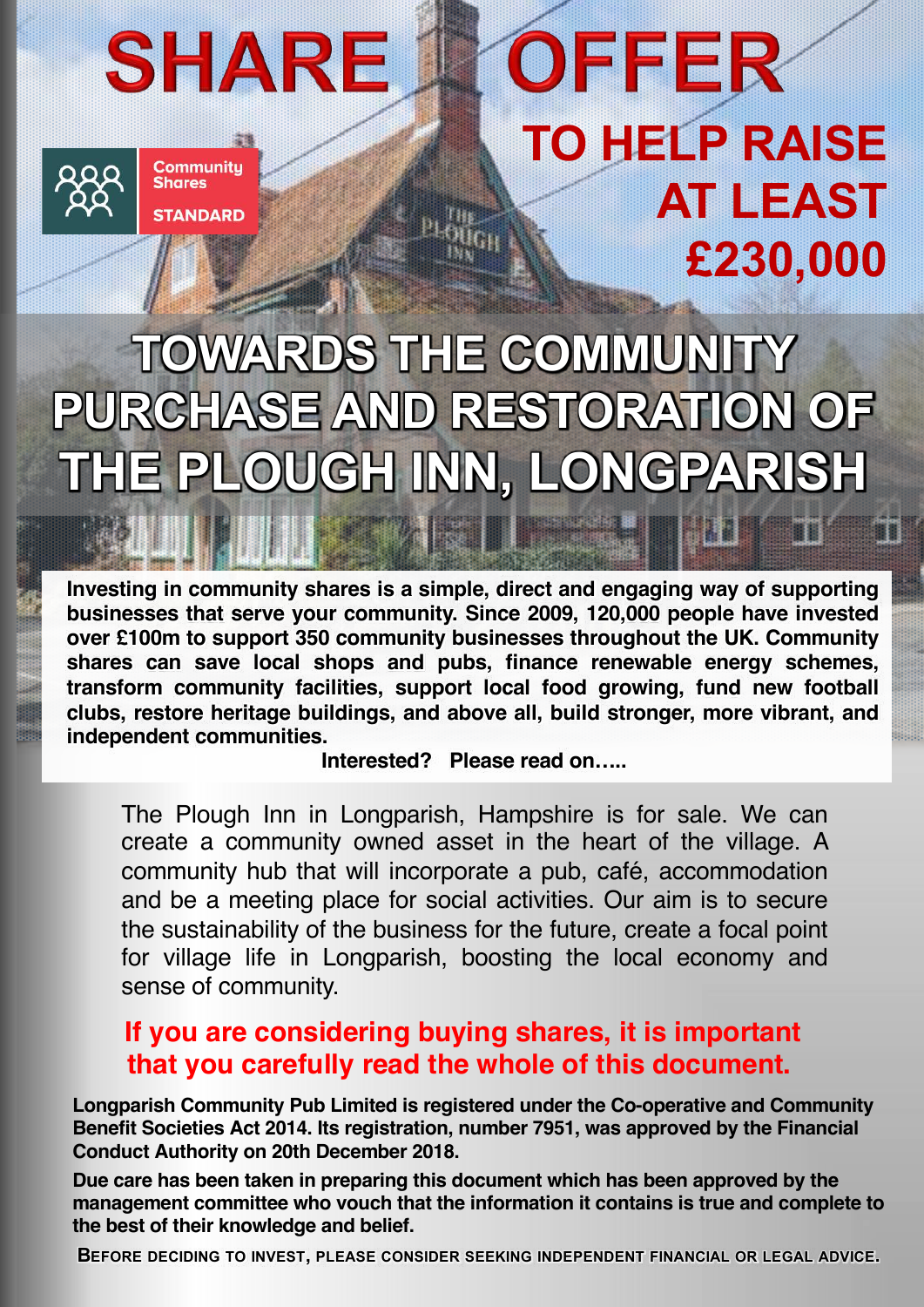# THIS DOCUMENT

The purpose of this document is to inform and encourage those considering buying shares in LCPL, and to make them aware of the process, the benefits and the risks. The overall plan for the Plough Inn, Longparish (the Plough) is outlined here. More detailed information is contained in our Business Plan, which should be read in conjunction with this Share Prospectus. We have aimed to avoid too much duplication between the two documents, though there are some elements that we are obliged to include in both.



The Community Shares Standard Mark is awarded by the Community Shares Unit to offers that meet national standards of good practice. For more information about community shares, the Community Shares Standard Mark and the Community Shares Unit go to: communityshares.org.uk

# *THIS IS AN INVITATION FOR YOU TO JOIN THE MISSION TO SAVE OUR LOCAL PUB, BECOME PART OWNER OF AN EXCITING NEW COMMUNITY BUSINESS VENTURE WHILE PROTECTING A HIGHLY VALUED VILLAGE ASSET*

# **DISCLAIMER**

This document contains forward-looking statements, including forecasts relating to the financial position of the Society. The Management Committee believes that the forecasts reflected in these statements are reasonable but will involve unknown risks, uncertainties and other factors which may cause the actual results, financial condition, performance or achievements of the Society, to be materially different from any future results, performance or achievements expressed or implied by those forwardlooking statements. Factors that might cause such a difference include, but are not limited to, those discussed in the Business Plan Part.2 Appendix 4 (Risks). Given these uncertainties, prospective investors are cautioned not to place any undue reliance on those forward-looking statements. The forward-looking statements contained in this document are made on the date of this document, and the Society and the Management Committee is not under any obligation to update those forward-looking statements in this document to reflect actual future events or developments.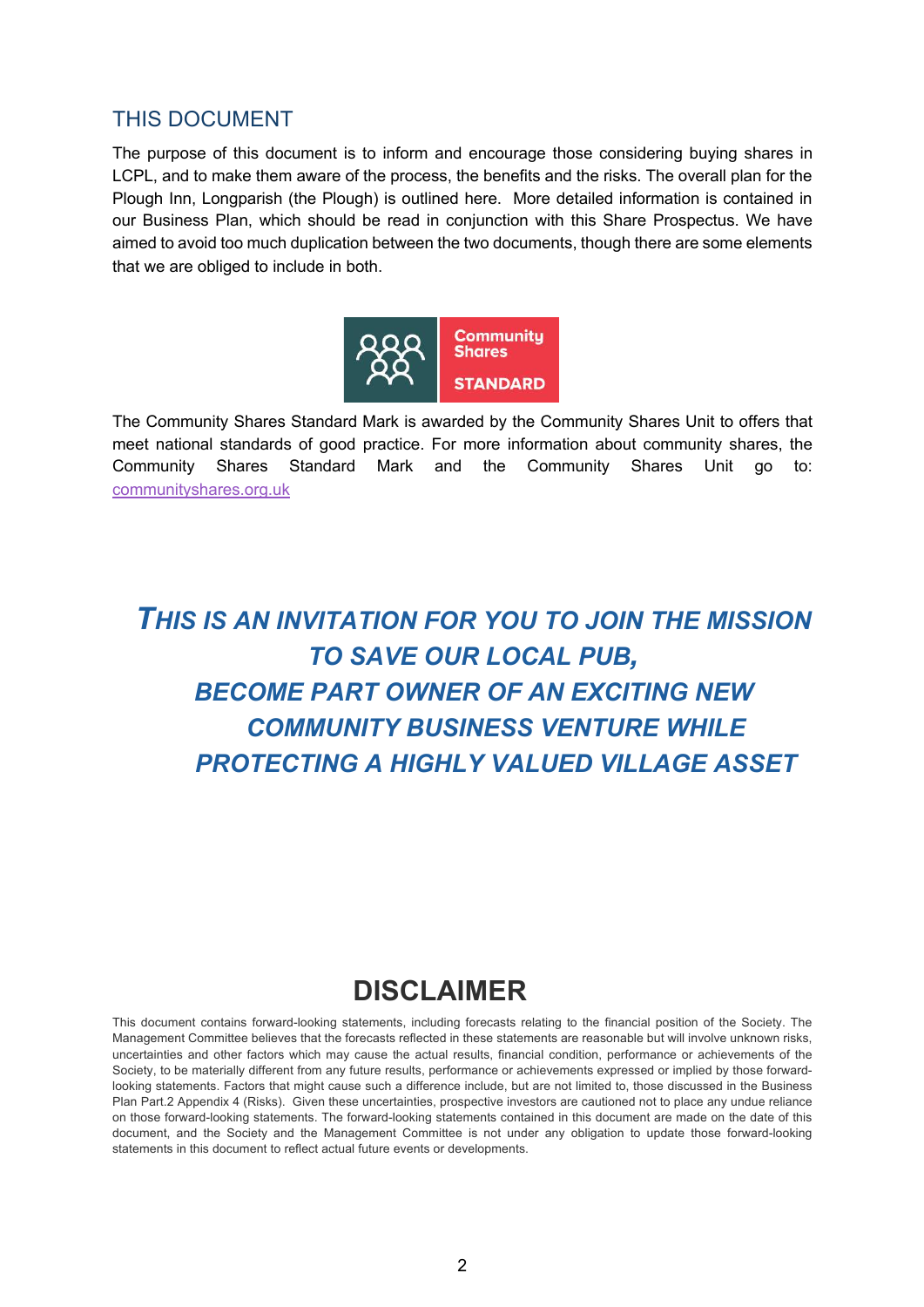# THE SHARE OFFER AT A GLANCE

| <b>Type of shares</b>       | Interest-bearing and withdrawable community shares                                                                                                                |  |  |  |  |
|-----------------------------|-------------------------------------------------------------------------------------------------------------------------------------------------------------------|--|--|--|--|
| <b>Potential return</b>     | Discretionary annual interest payment after year 3<br>(assuming profitability), capped at the greater of 5%, or<br>2% above the base rate of the bank of England. |  |  |  |  |
| <b>Price per share</b>      | £10                                                                                                                                                               |  |  |  |  |
| <b>Investment limits</b>    | Minimum £50 per person/institution. Maximum £22,500                                                                                                               |  |  |  |  |
| <b>Share offer targets</b>  | Minimum £230,000 Maximum £330,000                                                                                                                                 |  |  |  |  |
| <b>Total funding target</b> | £630,000 (including £300k investment from Longparish Parish Council)                                                                                              |  |  |  |  |
| <b>Membership</b>           | Open to anyone 18 years old and over.<br>One member one vote, regardless of value held                                                                            |  |  |  |  |
| <b>Share offer dates</b>    | Offer opens June 26, 2020. Offer closes July 25, 2020                                                                                                             |  |  |  |  |

## **In order to buy shares in LCPL, please read this Share Prospectus carefully, together with the Business Plan, then complete the share application forms at the end and return to the address shown on page 16.**

In buying shares in Longparish Community Pub Ltd (LCPL), you will be:-



- Helping to re-open the doors of a pub that's been serving its community for over 300 years
- Saving this fantastic community asset for generations to come
- Creating a hub for people to meet, drink, eat, celebrate, commiserate, do business, raise funds for good causes, compete in quizzes – and bring more activity, life and fun into our midst.
- Creating and securing jobs:-
	- $\circ$  In the pub itself
	- o Among local suppliers (brewers, food producers)

And, subject to conditions, there may be an opportunity to earn interest payments on your investment and enjoy tax benefits.

Holding a minimum of £50 worth of shares makes you a Member of Longparish Community Pub Limited, a Community Benefit Society ("the Society"), which means you can attend annual meetings, be involved with electing the Management Committee and vote on issues concerning the business.

This document, the Business Plan and the Society's Rules may all be downloaded from the Plough Ahead website.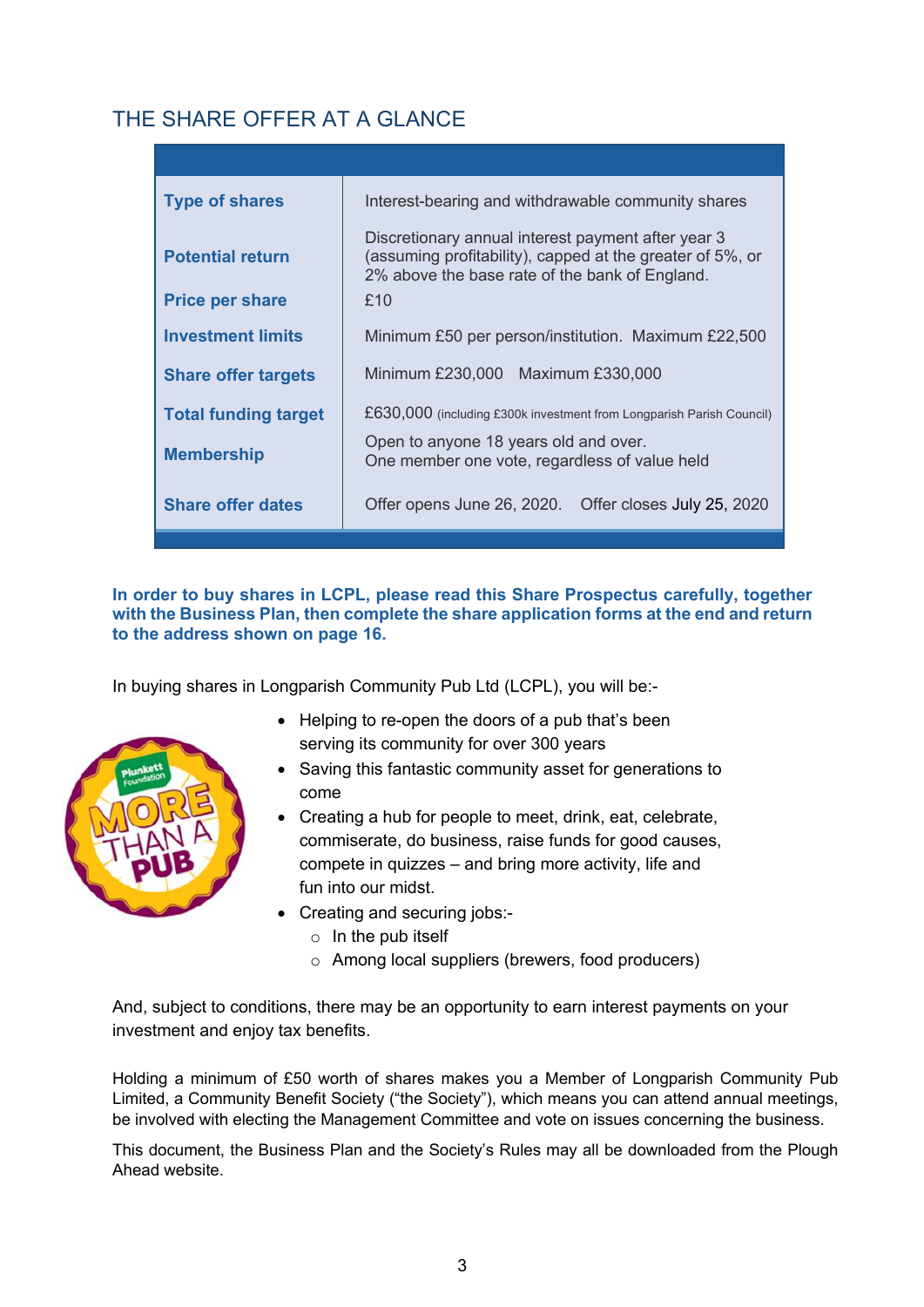#### **WHAT IS A COMMUNITY SHARE OFFER?**

A community share offer provides the opportunity for people and businesses to buy into the community where the motivation and payback is more social than financial. It helps to ensure a truly local enterprise, accountable to the community while both serving and benefitting it.

Longparish Community Pub Limited has been set up to operate and revitalise the Plough as a community pub and hub.

The shares you buy will make you a Member of the Society, with an equal vote regardless of your shareholding. Your involvement thereafter can be as much or as little as you wish. You can vote at the Annual General Meeting, stand for election to the Management Committee, volunteer skills for the refurbishment and ongoing activities or just make use of the community hub. We would like to encourage as many members of the Community as possible to volunteer their time, now and in the future to make this a truly communal venture.

#### **A COMMUNITY ASSET**

The Plough is registered as an Asset of Community Value. The community now has an opportunity to protect it for the future and to enable it to become an asset for everyone to enjoy in the long term.

It is only truly a community asset if it can generate a profit that can then be re-invested into activities and assets that benefit the community. We want to run it as an enterprise for the good of the area.

#### **WHAT'S IN IT FOR ME?**

It depends on what you want! Maybe you just always fancied owning a bit of an English rural pub business?

However, this is not only about saving a pub. It is also about helping to sustain a community. There is limited financial reward. This is about investing in the future of the community and ensuring that the Plough as a hub of the community is run for the good of everyone.

It might be daytime social contact, the convenience and lifestyle benefits of walking to drop off a parcel, or pick up a delivery, a B&B for relatives to stay close by at Christmas, a coffee and a cake after you've walked the dog or dropped the kids off at school...

Somewhere you're recognised as a local and an investor, the warm feeling of having really helped the community!

#### **WHY SHOULD I CARE?**

Social contact from having the Plough open will help to enhance our quality of life. It's all too easy to be isolated in a village and, as we have an ageing population, with many residents living by themselves, having a café and pub would make a real difference. Whether meeting friends for a coffee or a pub lunch or to going to a quiz night there should be something for everyone. There is recent research that shows that social isolation in older age has as bad an effect on health as smoking 15 cigarettes a day.

The 2011 Census showed that a quarter of the village population are over 65 and this was predicted to rise to 30% by 2021. Protecting the Plough as a community asset will help reduce isolation in our older population and make the area more desirable and attractive to all ages.

#### **WHAT ABOUT THE VILLAGE SHOP AND CRICKETERS INN?**

While the shop offers convenience for many in the community, it is a lifeline for some. The Plough will not compete with Acre Stores, but the space available at the Plough provides a valuable safety net for the community if a situation ever arises where we need to look for alternative premises for a village shop and Post Office.

The Cricketers Inn in the Aston area of Longparish is another great asset for the community. To succeed today most rural pubs need to attract customers from outside of their local community. Pubs with a compelling customer offer are thriving and successful businesses. There is no reason why both our pubs should not be able to thrive, and in previous years the success of each business has in turn helped the other. The Cricketers is a privately-owned business, and as

seen all too recently, the local community has no input on how the pub is run, or even whether it even remains open. By helping to secure the future of the Plough you will be ensuring that Longparish has a social hub both now and for generations to come.

#### **HOW DOES THE SHARE ISSUE WORK AND WHAT GUARANTEES DO I HAVE WHEN BUYING SHARES?**

This is a long-term investment for the benefit of the community. Shares in LCPL will not increase in value. In the event the Society is wound up and, the value of the Society's assets is more than the value of the share capital, the shareholders will still only get back their original investment.

Any excess value would be transferred to another community organisation having similar community benefit aims. This is known as an asset lock and is to prevent private gain if the organisation dissolves.

If the asset value was lower than the share capital, shareholders would receive back less than their original investment.

However, as the shares are issued by a corporate body, shareholders have no liability beyond the value of the shares they buy.

When the business is in profit, the Society aims to pay interest on the shares at a rate to be recommended by the Management Committee and voted on at the AGM. Our target is to pay interest of 3% from year 4. Shareholders will be responsible for declaring this to HMRC.

#### **CAN I SELL MY SHARES?**

Shares can only be sold back to LCPL after a lock-in of 3 years. This ensures the business has an initial period of financial stability and is an HMRC requirement for their tax rebate schemes. Three months written notice is required and the Management Committee has a duty to control withdrawals. If there are insufficient funds or new investors to purchase the shares, withdrawal will be delayed or may be refused.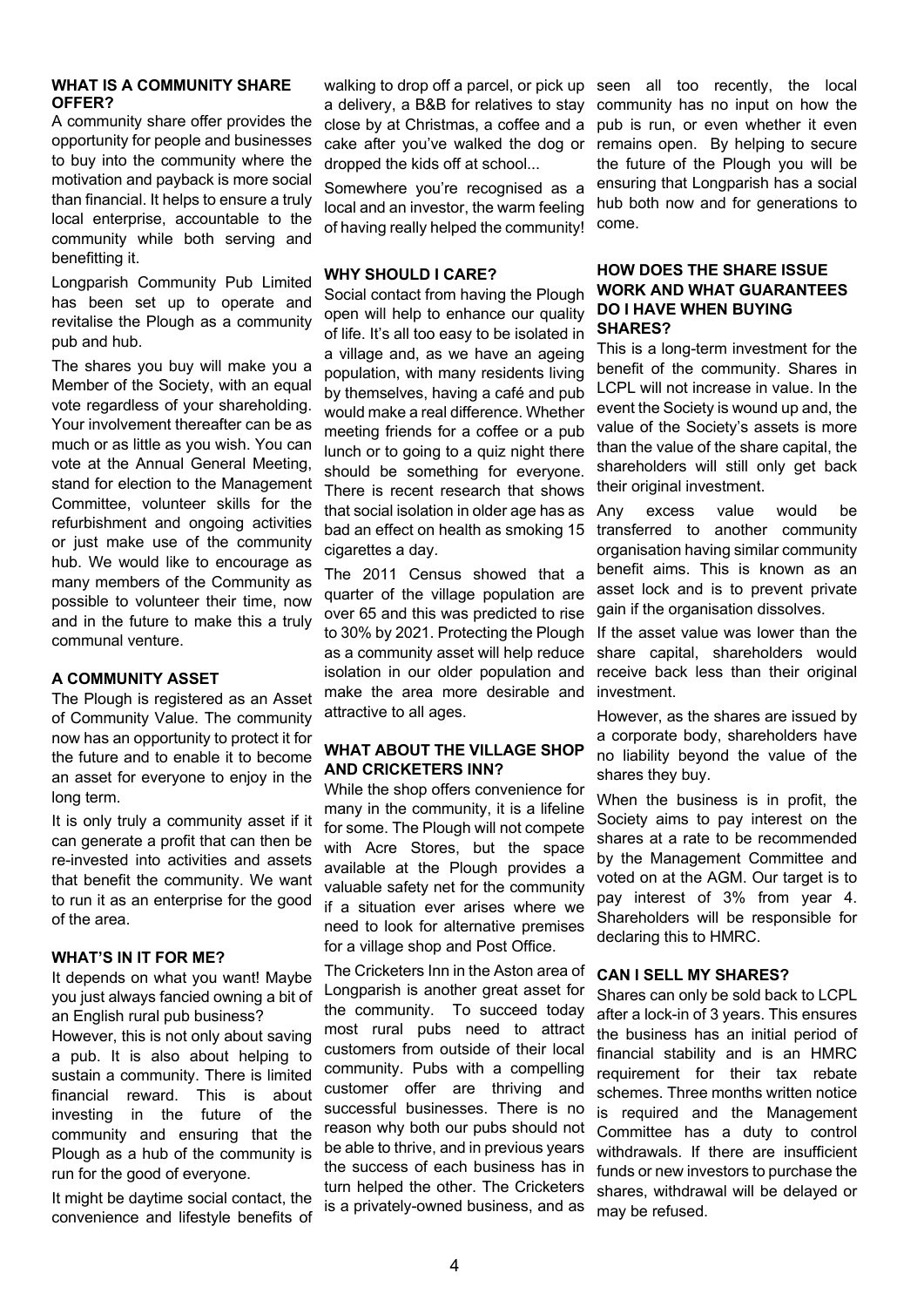#### **HOW DO I BUY SHARES?**

Membership is open to individuals over 18, as well as corporate bodies and associations who support our objectives. Before buying shares, please read this Share Prospectus carefully, together with the Business Plan, then complete the share application forms at the end and return to the address on page 16. At the end of the offer period you will be advised on the success of your application.

#### **WILL MY INVESTMENT GET TAX RELIEF?**

We have received advance assurance under Social Investment Tax Relief (SITR). This means your investment may qualify for 30% tax relief. This will only be available after LCPL has been trading for a number of months.

We are also applying separately for SEIS relief which if successful would allow investors 50% tax relief on their investment. SEIS would be restricted to the first £150,000 invested in LCPL (including any State Aid which includes some grants). SEIS would be allocated in the order of receipt of

shareholders requesting tax relief.

You should consider professional or legal advice if this is an important factor in your decision. Search www.gov.uk for '*Tax relief for investors using venture capital schemes*' for more information.

#### **WHAT IF THE PARISH COUNCIL CAN'T BUY THE PUB?**

If total funding raised, including funds from this community share offer are insufficient to proceed, or if it is not possible to buy the pub for any other reason, then any funds raised by LCPL through the community share offer will be returned, and the Parish Council would not take out any PWLB loan.

If the current owner is unable to find another suitable buyer he might then sit on the empty property, or reapply to develop the pub, garden and car park into several houses ending our battle **DOES COMMUNITY OWNERSHIP**  to save the pub forever.

# **WHAT IF THE MONEY RAISED IS ENOUGH TO BUY THE PUB, BUT NOT TO REFURBISH IT?**

If the total funding raised is believed

investment funds from potential sufficient to still go ahead with the project, but with a dependency on perhaps revising the schedule for refurbishment, or needing to make savings in some areas, then we will contact potential shareholders to ask if they want to go ahead on this basis or withdraw their application.

> If after the consultation with potential shareholders the total funding raised is insufficient to proceed with the project, then the share offer will be deemed to have failed and we will write to all share applicants and return their money in full.

> We are in ongoing talks with a number of funding bodies such as Power to Change, LEADER, Rural Payments Agency and Co-operative and Community Finance. However, obtaining this type of money is very competitive, not guaranteed and takes time which could delay the project.

# **WORK?**

There are more than 100 community owned pubs in England and as far as we know none has closed once they have been taken into community ownership.

Social and age-related isolation has a wideranging effect on health and wellbeing. It is vital that the residents of our village have somewhere to meet, chat and socialise with one another in a comfortable environment and without it costing the earth. The risk of isolation and loneliness to our neighbours can be greatly reduced by supporting this proposal.

We also plan to open the car park up for the use of school parents. There will be employment, volunteering and training opportunities that might particularly suit younger people or those who do not have independent transportation. We will welcome Test Way walkers and would also like to create facilities for visiting cyclists.

*Day and Night* Our plans anticipate that the building will be used throughout the day and evening hours. Clubs, societies and other groups might use the coffee shop as a meeting place earlier in the day with more traditional pub and restaurant use later on.

A friendly welcome and great service with a smile will encourage repeat custom. The pub and café will sell food and drink that is appetising, enticing, locally sourced where possible and offer great value for money. The combination of value and service will ensure the long-term viability of the project.

#### *What do you want it to be?*

Most importantly, this pub and social hub will exist and be run for its customers, whether from our village or further afield. We will listen to what our guests want to help us create a focal point for our village that thrives and is protected for everyone's use for the foreseeable future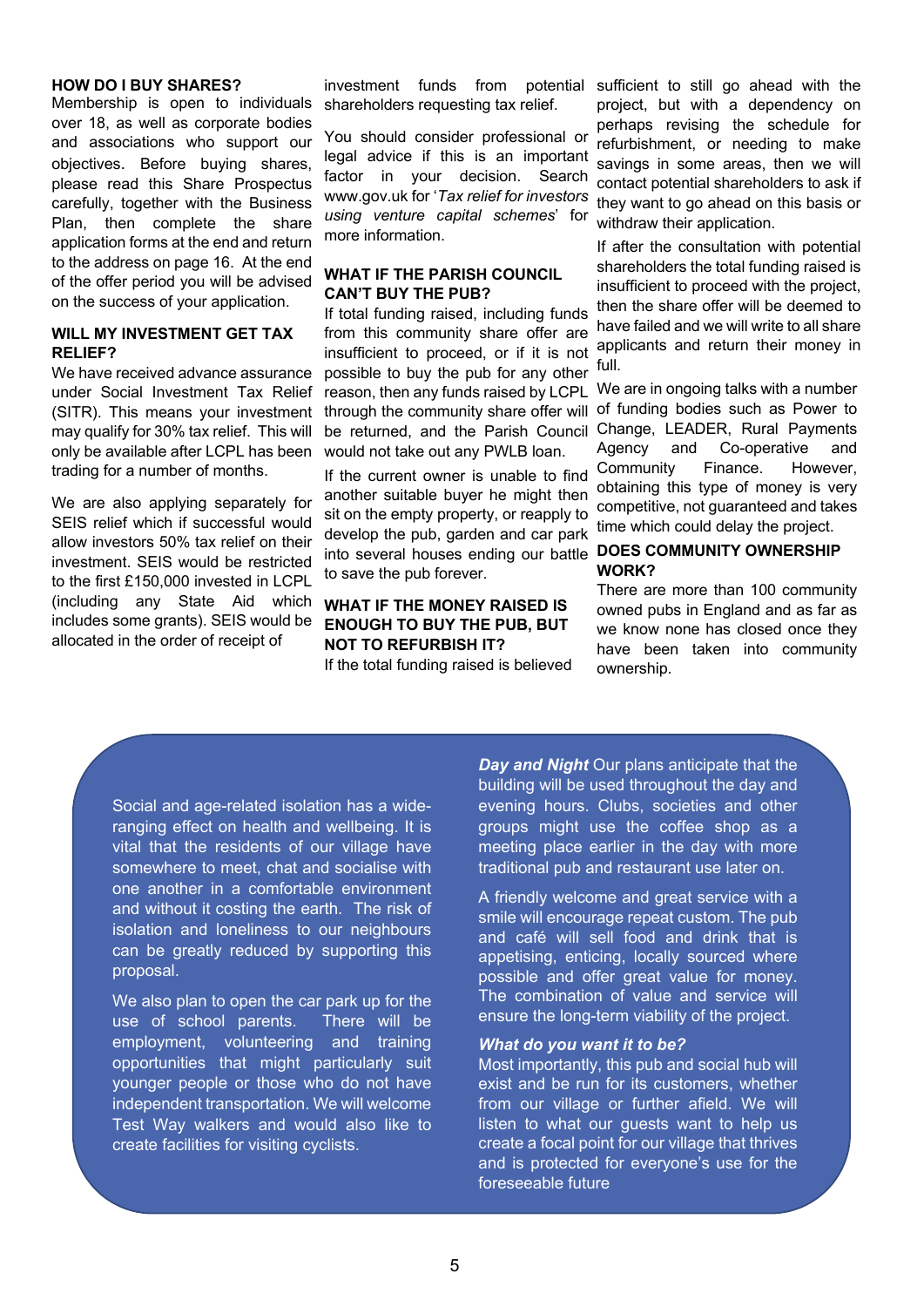# **THIS IS NOT ONLY ABOUT BUYING A PUB. IT'S ABOUT HELPING TO SUSTAIN A COMMUNITY.**

#### **WHAT ARE MY RISKS IF THE PURCHASE GOES AHEAD?**

The Society wants to be fully open and transparent to its potential investors about the risks as well as the benefits of investment in community shares. It is important to understand the following:

- As a member and shareholder of Longparish Community Pub Limited you will have a stake in the Society and saving the Plough Inn pub. If the Society is unable to meet its debts and other liabilities, you could, in principle, lose some or all of your investment held in shares.
- The Financial Services Compensation Scheme, which applies to bank accounts, does not apply to your investment, which is exempt from regulation and therefore does not require authorisation from the Financial Conduct Authority.
- Your investment in your share account is withdrawable without penalty at the discretion of the Management Committee under the Society's rules.
- The Financial Ombudsman Service does not apply to your share account or your relationship with the Society, but any dispute may be the subject of arbitration as set out in the Society's rules.
- Your investment in your share account does not enjoy any capital growth but may receive interest.
- The return on your investment will be through a `social dividend` i.e. the preservation of a local asset servicing the community and potentially through a modest interest on your shareholding.
- Any surplus profits arising from the business would be used for the benefit of the community.

# PLOUGH AHEAD – HOW DID WE GET HERE?

In early 2018 the current owner applied for planning permission to convert the Plough into a residential dwelling. Following a well-attended public meeting, a number of concerned Longparish residents formed a steering group to oppose the planning application and explore how to return the Plough to the community. Operating under the banner 'Plough Ahead' the group, and the wider Longparish community, successfully opposed the planning application at TVBC and at a subsequent planning appeal hearing.

Working closely with national charity, the Plunkett Foundation, (a charity helping communities to set up and run community-owned enterprises since 1919), Plough Ahead secured grants to help pay for a business buyers report, develop a business plan and this share offer. Plough Ahead is an unincorporated body of individuals sharing a common vision. To allow Plough Ahead to take things further, a Community Benefit Society was registered with the Financial Conduct Authority (FCA) to provide the legal platform required for the community business.

# LONGPARISH COMMUNITY PUB LIMITED (LCPL)

Longparish Community Pub Limited is a registered Community Benefit Society (CBS) under the Cooperative and Community Benefit Societies Act 2014. Its purpose is to enable residents and supporters to secure and safeguard the future of the Plough in Longparish and promote it as an important community asset. More information of Community Benefits Societies can be found on their website (www.fca.org.uk). Our registration number with the FCA is 7951, and a copy of the registration document can be found on our website (www.ploughahead.co.uk).

LCPL (through its Management Committee) will be solely responsible for the day to day operation of the pub business, and maintenance of the property.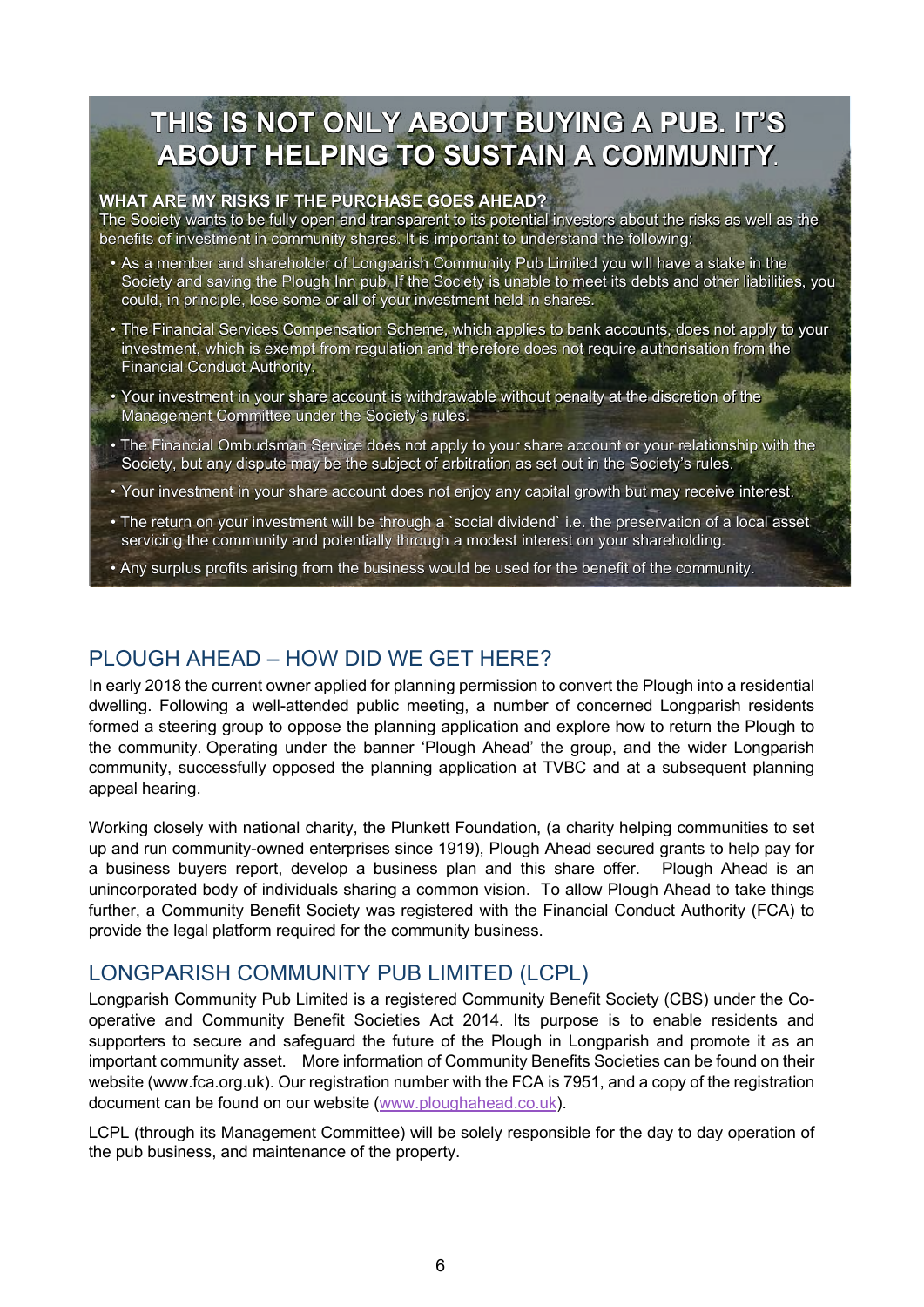LCPL has a statutory asset lock; this restricts its ability to use or deal with its assets other than for the benefit of the community. In particular:

- $\bullet$  The only payments that can be made to members are to the value of their withdrawable share capital or interest on withdrawable share capital.
- The residual assets of the Society cannot be transferred except to another organisation whose assets are similarly protected.

This means the overall assets of the Society are protected from being cashed in, and the Society cannot be demutualised.

Following advice from the Plunkett Foundation, LCPL has adopted the latest version of their model rules, bringing us in line with all the current legislation for registered societies. You can obtain a copy of the rules of the Society by downloading them from our website, or by requesting a copy by email to the secretary (info@ploughahead.co.uk), or by asking any member of the Management Committee.

#### **Limited Liability**

The Society is an incorporated entity and the liability of its Members is limited to the value of their shareholding. The value of Members' community shares will never go up, but the value may go down and there is a risk that Members may lose some or all of the money they have invested in their community shares.

#### **Management Structure**

The first Management Committee of LCPL is formed of those who signed the application for FCA registration (Andrew Jolliffe, David Marklew, Alison Cooper, Graeme Francis) together with several others listed below. The present committee will serve until the first annual members meeting that occurs after the share offer has closed and by 30<sup>th</sup> October 2020 at the latest.

At that meeting, all members of the current Management Committee will step down, although they are eligible to stand for re-election. Any other members of the Society may also stand for election. The members will then elect a new Management Committee from the candidates standing. Subsequent meetings and elections will take place as detailed in the rules.

The Management Committee is responsible for managing the affairs of the Society in exactly the same way that the board of directors is responsible for managing the affairs of a limited company.

It will take on the management of all aspects of the business including the initial purchases, appointing and over-seeing the pub manager, monitoring the financial affairs of the Society, ensuring that we comply with all applicable regulations and encouraging and enabling full engagement with the community.

The members of the Management Committee are equally responsible in law for committee actions and decisions. They are collectively responsible and accountable for ensuring the organisation is performing well, is solvent and complies with all its obligations. The committee will be protected by director & officer liability insurance.

An annual report will be made available to members. This will set out the key financial statements together with a report of the Society's activities during the previous financial year, including the social impact of the pub on the community and the benefits of keeping the pub in the village. The report will also include any plans for the following year. The rules provide for several other ways in which the membership may hold the Management Committee accountable for the running of the Society, including calling a special members' meeting if required.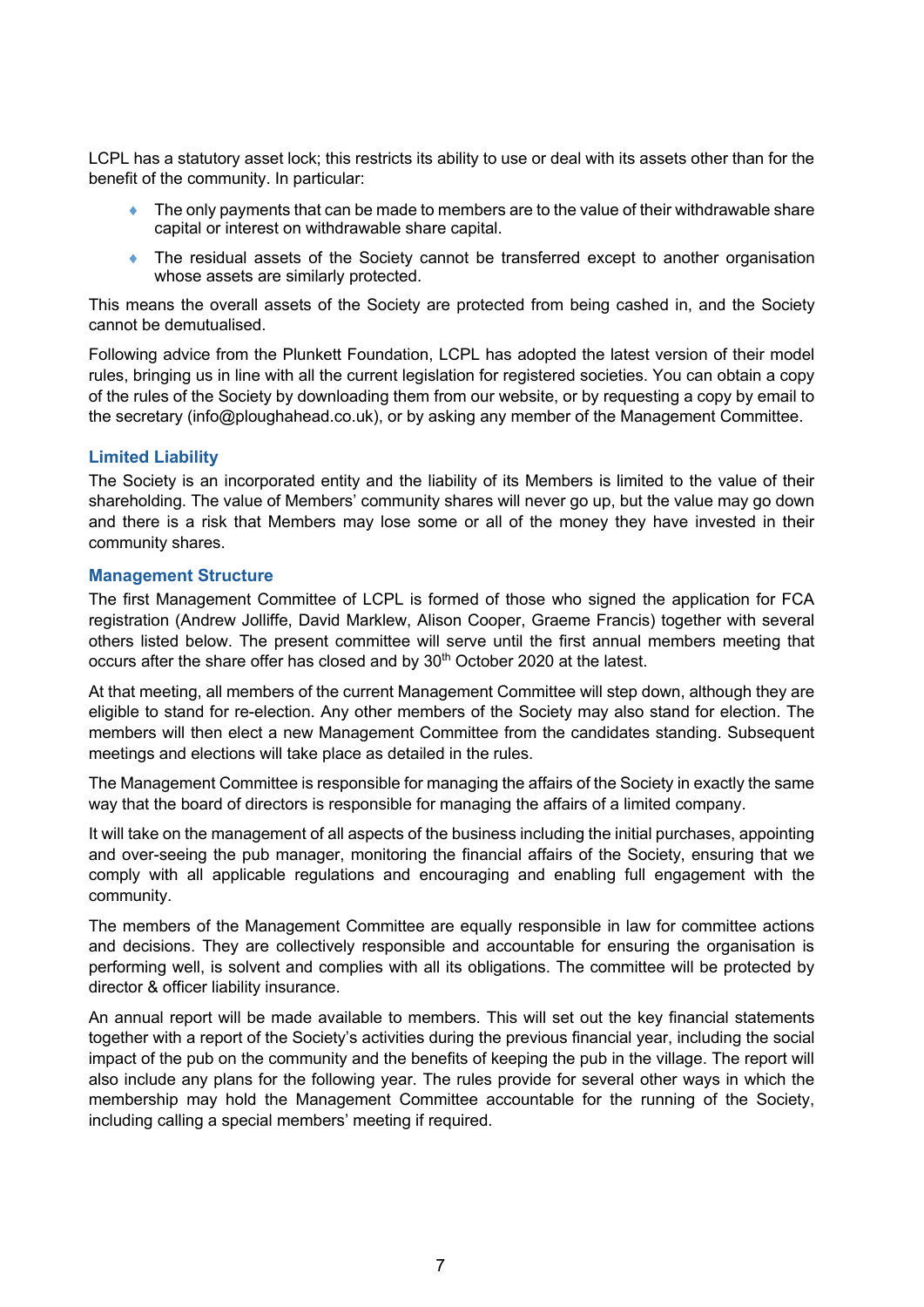# **The Current Team**

These are the members of the preliminary Management Committee:

# **ANDY JOLLIFFE Chairman**

#### **My Day Job:** Retired, formerly sales director with a major IT Communications group

## **My reason for getting involved**

*As Chairman of the Longparish Community Association I immediately recognised both the loss to our community that would result from the permanent closure of the Plough, and also the huge potential*  for the Plough to be so much more than a pub if operated as a community owned venture. Having *seen other community pubs in operation, I passionately believe this is the right thing for Longparish, both now and for future generations.* 

# **DAVID MARKLEW Vice Chairman \***

#### **My Day Job:** Owner, Inn at Home Ltd, award winning craft beer, wines & spirits retailer.

## **My reason for getting involved**

*I am involved because I believe wholeheartedly that a well-run vibrant pub brings life and soul to a village. The Plough has the potential to add so much more to the community than an occasional watering hole. The team we have assembled has the skills and capability to deliver a fantastic pub and an ongoing source of engagement with wider benefits to the local area.*

# **ALISON COOPER Founder Member**

#### **My Day Job:** Writer

## **My reason for getting involved**

*The Plough is a significant part of Longparish and its community. It has a long history and has, in the past, enjoyed an enviable and renowned reputation as a pub, restaurant and village hub. I would love to see the Plough come back to life as a community run pub so that it can play these roles again.*

## **GRAEME FRANCIS Company Secretary**

## **My Day Job:** Corporate Lawyer for over 40 years, Director of family manufacturing business

## **My reason for getting involved**

*I have lived in Longparish for over 26 years and do not want to see the long-established pub lost to the community. The opportunity to acquire The Plough Inn for the benefit of the community is a once in a lifetime event and I was pleased to be invited to offer my legal and other experience to the enterprise.*

## **JEREMY BARBER Treasurer**

## **My Day Job:** Retired tax specialist

## **My reason for getting involved**

*The Plough has served our village for over 200 years. I miss it and want to help make it a flourishing community pub. I served on the parish council for nearly 30 years including 10 as chair and have worked to upgrade our school and improve our village hall. Both these projects made significant improvements to our village life. Having the Plough as a community pub will do the same.* 

## **MARK REYNOLDS Committee Member \***

**My Day Job:** Co-Founder and operations director of Three Cheers Pub Company - a small collection of handsome pubs in London. Founded in 2002 we have organically grown the business to 9 pubs in southwest and southeast London which include boutique bedrooms, beautiful gardens and stunning private rooms.

#### **My reason for getting involved:**

*I have lived in Longparish since 2013 and have always loved the fact that we have had pubs in the village. Pubs are the "beating heart" of Britain and provide the community with a place to socialise, drink, eat and come together. It would be sad to lose the Plough and since I run a group of pubs in London, I felt that I might be able to help in some way to keep this wonderful community asset alive.*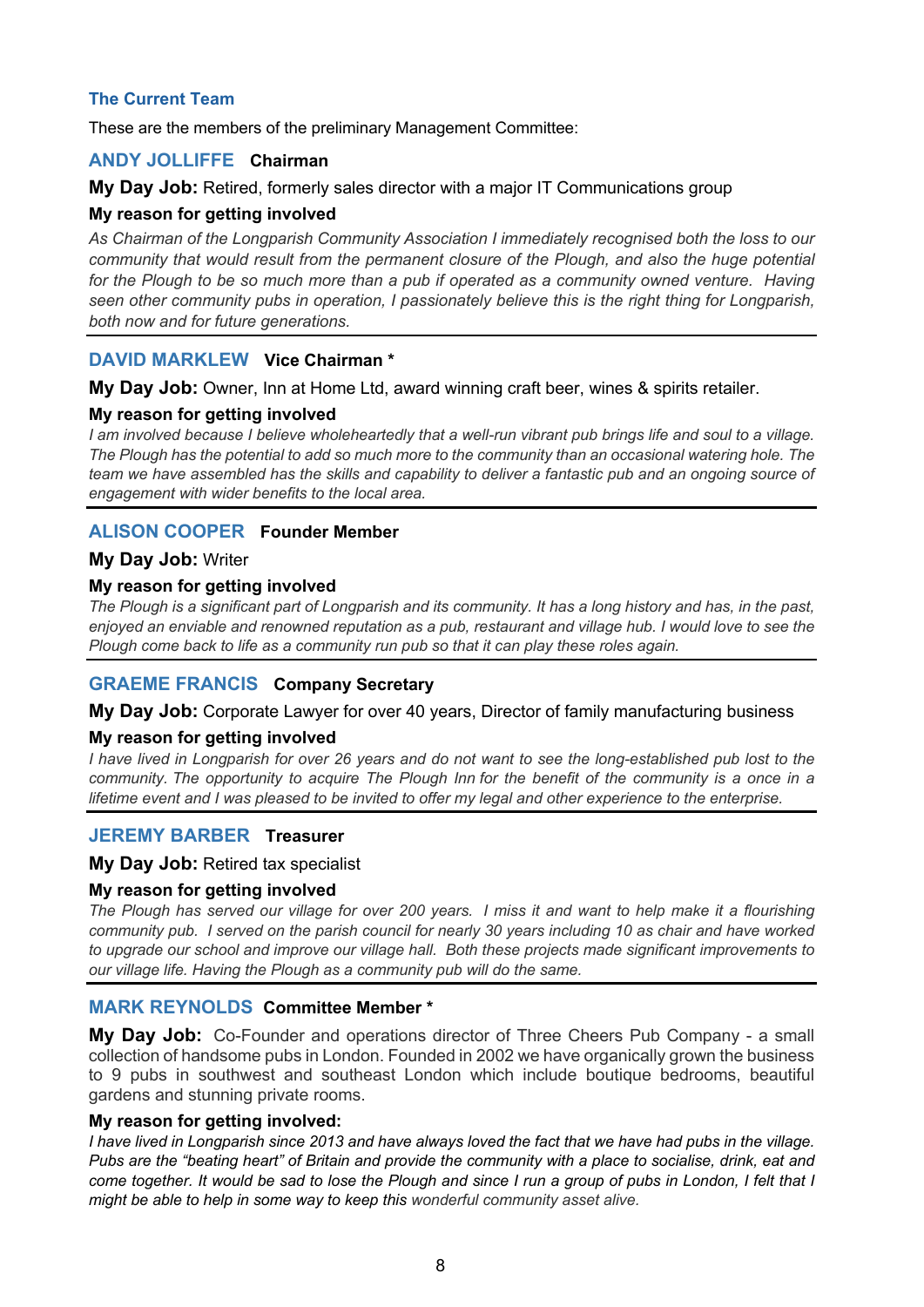# **CHRISTOPHER DUXBURY Committee Member**

**My Day Job:** Retired Soldier, Corporate Business Manager and Special Purpose Company Director with a leading Support Services and Construction Company.

#### **My reason for getting involved**

*Former Parish Councillor and Chairman, I have lived in Longparish, close to the Plough, for over 30 years; and have been a regular customer. I have seen the Plough in its hey-day during the mid 1980s and watched its up and downs since. I am convinced that Longparish needs to save the Plough and that it can be successful as a community owned pub.*

# **STUART MONTAGUE Committee Member**

#### **My Day Job:** Business Development Director and (Part time) house restorations

## **My reason for getting involved**

*Having lived in villages similar to Longparish that had their pubs converted to residential use, I can attest to the fact that when a village loses its pub, it loses a piece of its heart and that cannot easily be replaced. I believe passionately that the Plough can be our community hub and more and I would like to help make that happen.*

*\* David Marklew and Mark Reynolds have declared there is no potential conflict of interest arising from their personal business interests with regard to their holding a position on the Management Committee.*



# **FINANCIAL**

This section contains a summary of the more comprehensive information to be found in the business plan (section 11), which contains full details of profit and loss/cash flow and revenue forecasts etc..

No previous trading information is available for the Plough. Our financial forecasts are conservatively based upon information provided in the Business Buyer Report prepared by MJD Hughes Business

| <b>FUNDS REQUIRED</b>                   |          |  |  |
|-----------------------------------------|----------|--|--|
| Property Acquisition Costs <sup>1</sup> | £413,325 |  |  |
| <b>Remedial Works Cost</b>              | £147,000 |  |  |
| <b>Start-up Costs</b>                   | £45,670  |  |  |
| Contingency                             | £24,000  |  |  |
| <b>Total project funding</b>            | £629,995 |  |  |

Property Specialist, in November 2018, along with advice from others in the industry. As with all forecasts there can be no guarantee of future performance. We have assumed a low starting point, building organically to a sustainable level of business.

The basic economics of the business consists of income from sales less the cost of stock, overheads, salaries and finance repayments. It is our intention, to build a cash reserve over time in case Members wish to withdraw their shares, and to provide for improvements to support business growth to better serve the community.

LCPL needs to make a profit to flourish, but generating large profits is not the objective of the project. The primary driver is to ensure the long-term health and independence of the Plough, and to encourage the much-enhanced social cohesion which experience elsewhere has proved to be a positive by-product of community businesses.

 $1$  Estimated figure subject to the offer to purchase being accepted.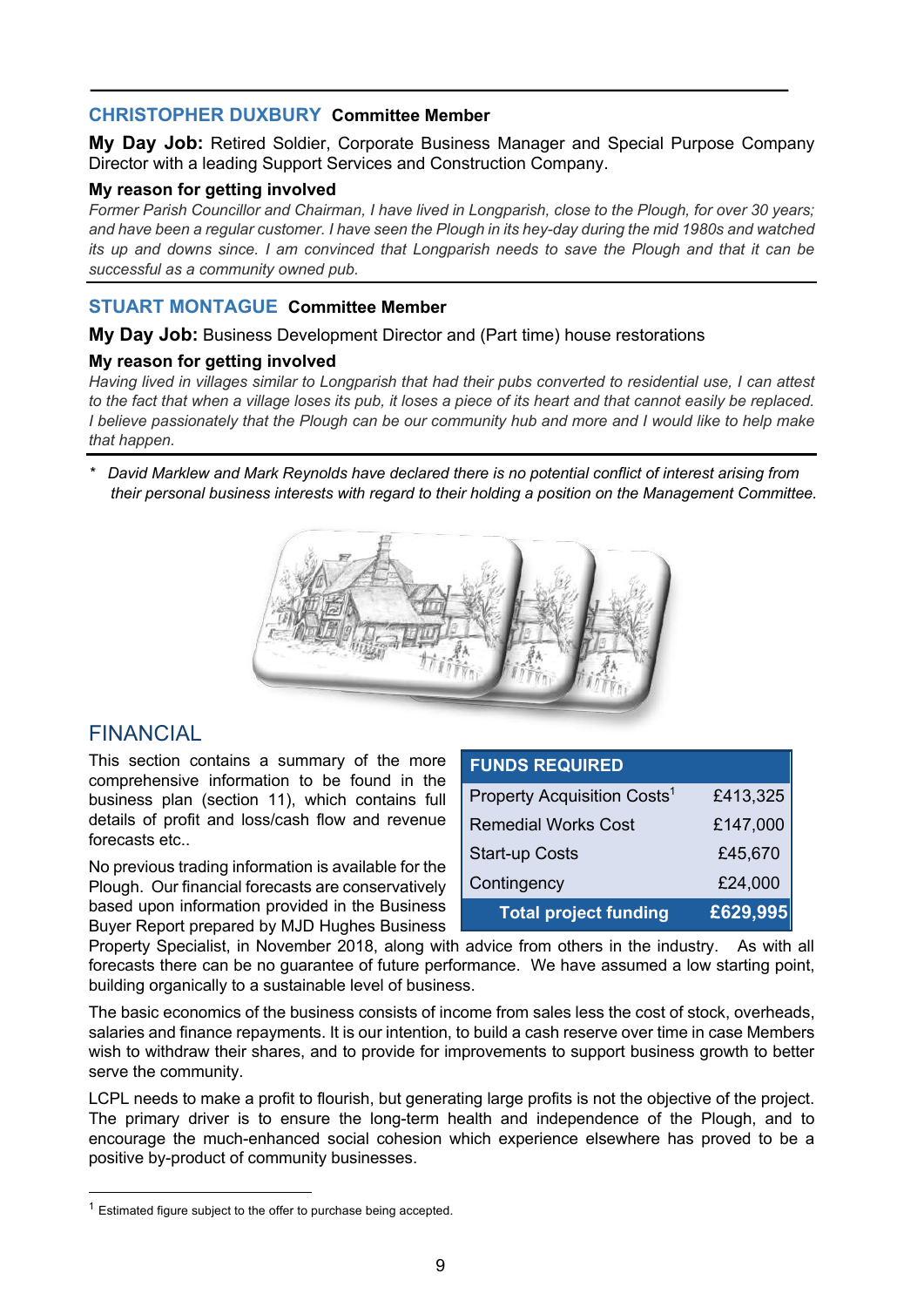The business plan is based on conservative assumptions, however it is possible that the business may fail to trade profitably. The Society recognises this in the business plan but considers it to be low risk because

- the freehold property will be owned by the community (through the Parish Council); and
- the business will be able to tailor itself to satisfy local demand creating long-term sustainability and avoiding the success failure cycle associated with private owners building a business and selling it on; and
- property related expenses will be far lower than previous tenants have needed to pay and the pub will be free of all product ties.

#### **Raising the Money**

The business plan explains that the total investment required is £630,000 to acquire the property, refurbish the premises so they are ready to trade, and accommodate community facilities, business start-up costs and a cash reserve for contingencies. Funding will come from three primary sources; the Parish Council, Plunkett More Than a Pub programme and Community Share capital.

#### **Parish Council**

Longparish Parish Council is applying for permission to borrow up to £300,000 from the Public Works Loan Board (PWLB) as its contribution towards buying the Plough. The current cost of borrowing from the PWLB is 2.7%2 for a fixed interest loan repaid over 50 years. Subject to agreeing legal terms, the Plough freehold will be owned by the Parish Council.

| <b>FUNDS OVERVIEW</b>     |          |  |  |  |  |
|---------------------------|----------|--|--|--|--|
| <b>LCPL Share Capital</b> | £230,000 |  |  |  |  |
| Loans & Grants inc MTAP   | £100,000 |  |  |  |  |
| <b>Parish Council</b>     | £300,000 |  |  |  |  |
|                           | £630,000 |  |  |  |  |

LCPL will pay the Parish Council rent for the exclusive use of the property on a long term lease which will be enough to cover the Parish Council's loan repayments and additional costs arising from their ownership of the Plough. To protect the Parish Council, LCPL will undertake to hold a contingency cash fund equivalent to at least 18 months' rental payments.

More information on the proposed legal framework between the Parish Council and LCPL can be found in the Business Plan Part 2 Appendix 7 - Parish Council Agreement.

#### **Plunkett Foundation**

LCPL has been offered up to £100K (£50K grant coupled with £50K commercial loan) by the Plunkett Foundation under their More Than a Pub programme.

#### **Share Funding**

To reach the total funding target £630K we will also aim to raise at least £230,000 from this community share offer

#### **Conversion to Shares**

All subscription monies received during the share offer will be held in a separate bank account. Monies received will only be converted to shares if the offer is deemed a success, and upon exchange of contracts. A share certificate will then be issued to each shareholder.

 $2$  This rate can vary daily. This is normally only small adjustments, unless the Bank of England base interest rate changes. The interest rate would be fixed at the rate applicable on the day the loan is taken out. (Rate on June 17, 2020 was 2.68%)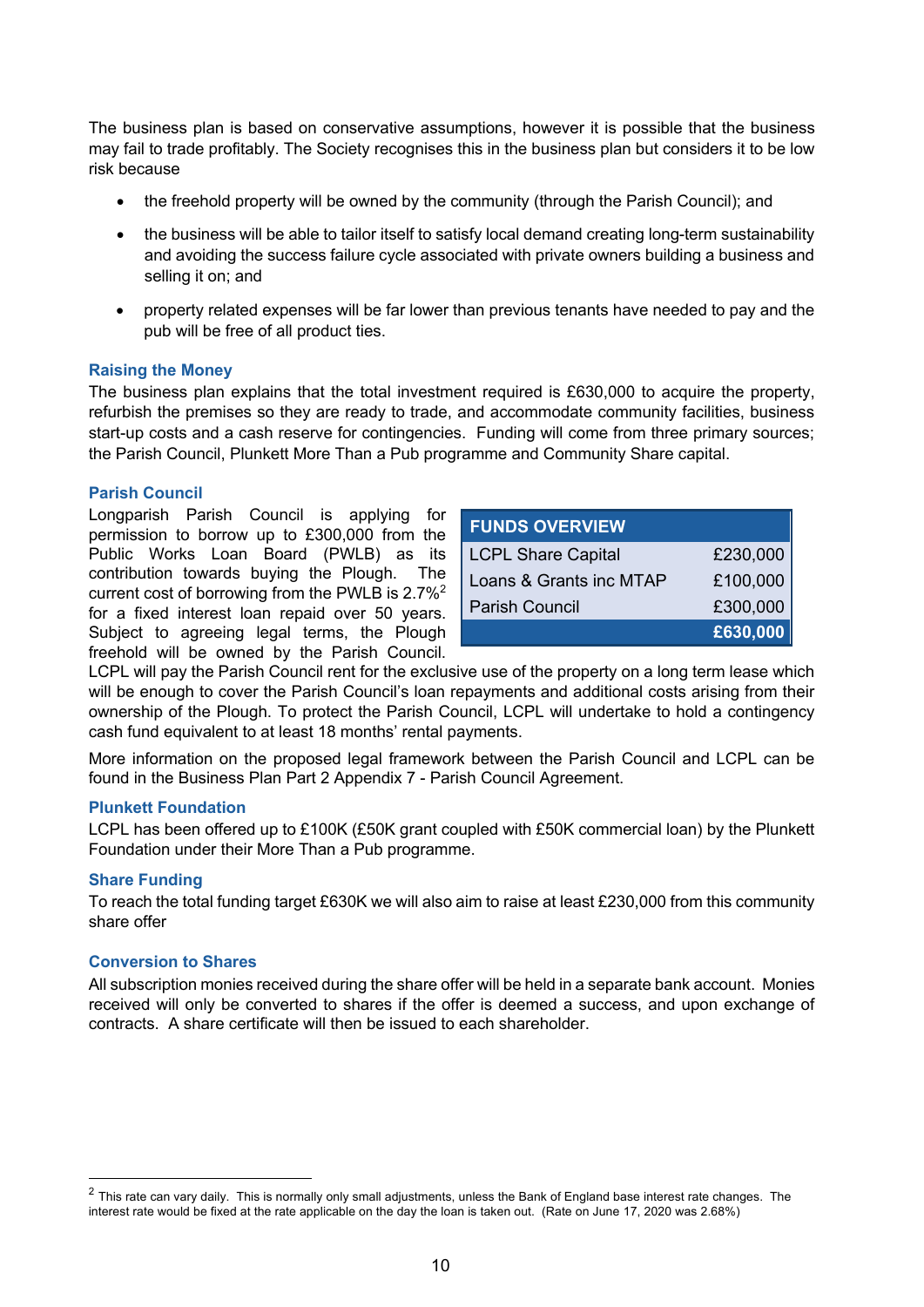#### **Contingencies**

If the share capital generated during the initial share offer period is less than the maximum (upper) target of £330,000, we may choose to extend the share offer for a short period.

If the total funding achieved is sufficient for the purchase of the property to proceed but is less than our total funding target of £630,000, it may still be possible to go ahead with the project. In this case we will contact both the Parish Council and potential shareholders to ask if they want to go ahead on this basis. Before proceeding with the purchase, the potential shareholders will be asked to either confirm or withdraw their application. If after the consultation with the potential shareholders the total funding raised is then deemed as insufficient to proceed with the project, the share offer will be deemed to have failed and we will write to all share applicants and return their subscription monies in full.

If the share offer is successful and there is sufficient funding to proceed, but for reasons beyond our control the purchase is not then completed, it is likely that certain costs will have been incurred which will need to be borne by the potential investors. These pre-completion costs will be shared between the potential investors and deducted from their subscription monies on a pro-rata basis. The balance of their subscription will then be returned promptly.

| <b>INCOME</b>                             | <b>First</b><br>Year | <b>Second</b><br>Year | <b>Third</b><br>Year | <b>Fourth</b><br>Year |
|-------------------------------------------|----------------------|-----------------------|----------------------|-----------------------|
| <b>Wet Sales</b>                          | 112,047              | 137,904               | 159,452              | 172,380               |
| Food (Dry) Sales                          | 147,368              | 181,376               | 209,716              | 226,720               |
|                                           |                      |                       |                      |                       |
| Cost of goods Sold                        | 103,766              | 127,712               | 147,667              | 159,640               |
|                                           |                      |                       |                      |                       |
| <b>B&amp;B Rentals</b>                    | 12,000               | 23,948                | 27,689               | 29,935                |
| <b>Resulting B&amp;B Contribution</b>     | 4,000                | 8,811                 | 10,188               | 11,014                |
|                                           |                      |                       |                      |                       |
| <b>Gross Contribution</b>                 | 159,649              | 200,379               | 231,688              | 250,474               |
|                                           |                      |                       |                      |                       |
| <b>Salaries</b>                           | 84,353               | 102,428               | 114,479              | 120,504               |
| <b>Operating Costs - Fixed</b>            | 316,381              | 25,381                | 25,381               | 25,381                |
| <b>Operating Costs - Variable</b>         | 27,300               | 33,150                | 37,050               | 39,000                |
| Rent                                      | 12,000               | 12,000                | 12,000               | 12,000                |
|                                           |                      |                       |                      |                       |
| <b>Total Costs</b>                        | 140,034              | 172,960               | 188,910              | 196,885               |
|                                           |                      |                       |                      |                       |
| <b>EBITDA</b>                             | 19,615               | 27,419                | 42,778               | 53,589                |
|                                           |                      |                       |                      |                       |
| Loan repayment                            | 9,352                | 9,352                 | 9,352                | 9,352                 |
| Interest on Community Shares <sup>4</sup> | 0                    | 0                     | 0                    | 6,900                 |
| Share withdrawal (buy-back) <sup>5</sup>  | 0                    | $\Omega$              | $\Omega$             | 6,900                 |
|                                           |                      |                       |                      |                       |
| <b>Profit before Tax</b>                  | 10,263               | 18,067                | 33,426               | 30,437                |

# PROFIT & LOSS FORECAST

 $3$  First year costs do not include maintenance and roof repair costs, as essential works will have been carried out during refurbishment

<sup>4</sup> 3% discretionary interest paid on community shares after year 3

<sup>5</sup> 3% discretionary allowance made for community share repurchase after year 3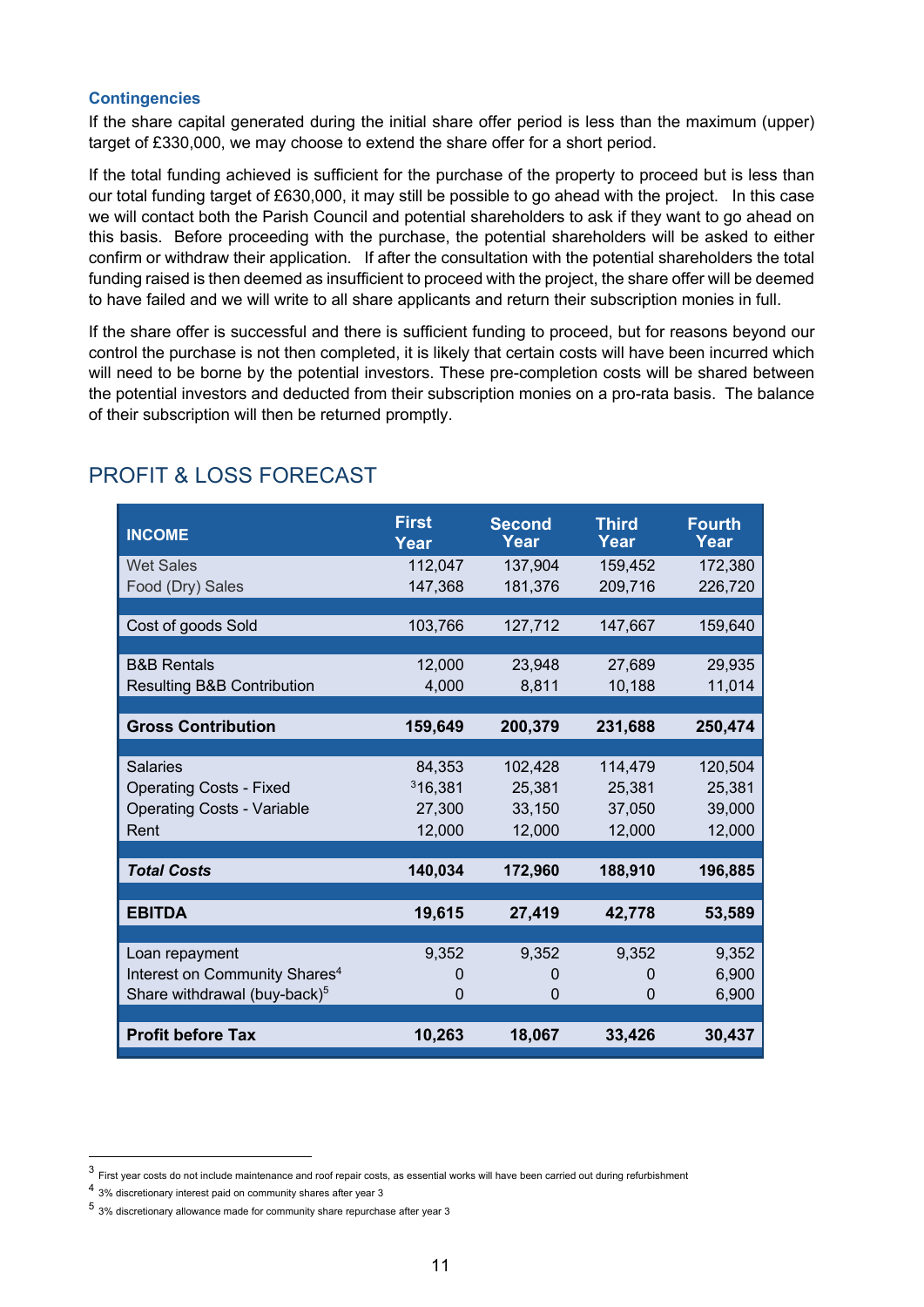# TERMS AND CONDITIONS

- i. This share offer will run from June 26, 2020 to July 25, 2020. The Management Committee may extend the offer period at its sole discretion.
- ii. The minimum shareholding is 5 shares, and each share has a nominal value of £10 Minimum permitted investment £50.
- iii. The maximum individual shareholding under this offer is 2,250 shares with a nominal value of £22,500.
- iv. All shares must be paid for in full on application.
- v. Monies deposited with LCPL for the purchase of shares will be held securely by LCPL and only be converted to shares on exchange of contracts for the purchase of the Plough.
- vi. If the project is successful all subscribers will become members of the Society and will be entitled to vote on matters affecting the Society.
- vii. Members will have one vote regardless of the number of shares held.
- viii. Members must be aged 18 or over.
- ix. The Management Committee reserves the right to refuse applications at its absolute discretion.
- x. All subscription monies received will be ring-fenced, and if the Society is unsuccessful in purchasing the Plough, they will be returned promptly (subject to recoupment of costs as set out on page 11 under "Contingencies").
- xi. Shares are not transferable other than in certain exceptional circumstances such as death or bankruptcy of a member, and they cannot be sold, only withdrawn.
- xii. Members may apply to the Society to withdraw their shares. Save in the event of death or bankruptcy, withdrawal applications will not be accepted during the first three years after the allotment of their shares. The amount of share withdrawal permitted each year will be dependent on the performance of the business and determined at the sole discretion of the Management Committee.

**You should therefore view this as a long-term investment and review your finances accordingly.**

- xiii. Withdrawals can only be funded from trading profits or new share capital and are discretionary, being subject to the Management Committee's satisfaction that withdrawal is consistent with the long-term interests of the Society.
- xiv. The value of each share cannot increase above its nominal value of £10. You should be aware that the value of shares may be reduced if the value of the Society's assets falls substantially or in the event of insolvency.
- xv. A member's liability is limited to the value of their shares.
- xvi. The Society aims to pay interest on shares after three years. Our Governance Rules allow interest payments up to a maximum rate of 5%, or 2% above the base rate of the bank of England whichever is the greater. The current business plan suggests that a target rate of 3% interest could be paid after three years of trading. However, this rate may be varied by the Management Committee in place at that time. Any payment of interest would be subject to the financial performance of the Society and at the sole discretion of the Management Committee; it is also subject to approval by Members at an Annual Members Meeting. Over time, the level of interest paid to Members may vary between zero to the maximum allowed in the Society rules.
- xvii. Longparish Community Pub Limited is registered with the Financial Conduct Authority, No. 7951. Community shares are primarily to support a social return and not for financial gain. This share offer is not regulated by the FCA, there is no right of complaint to the Financial Ombudsman Service and nor can investors apply to the Financial Services Compensation Scheme.
- xviii. ID may be requested from any applicants paying for shares from a non-UK bank.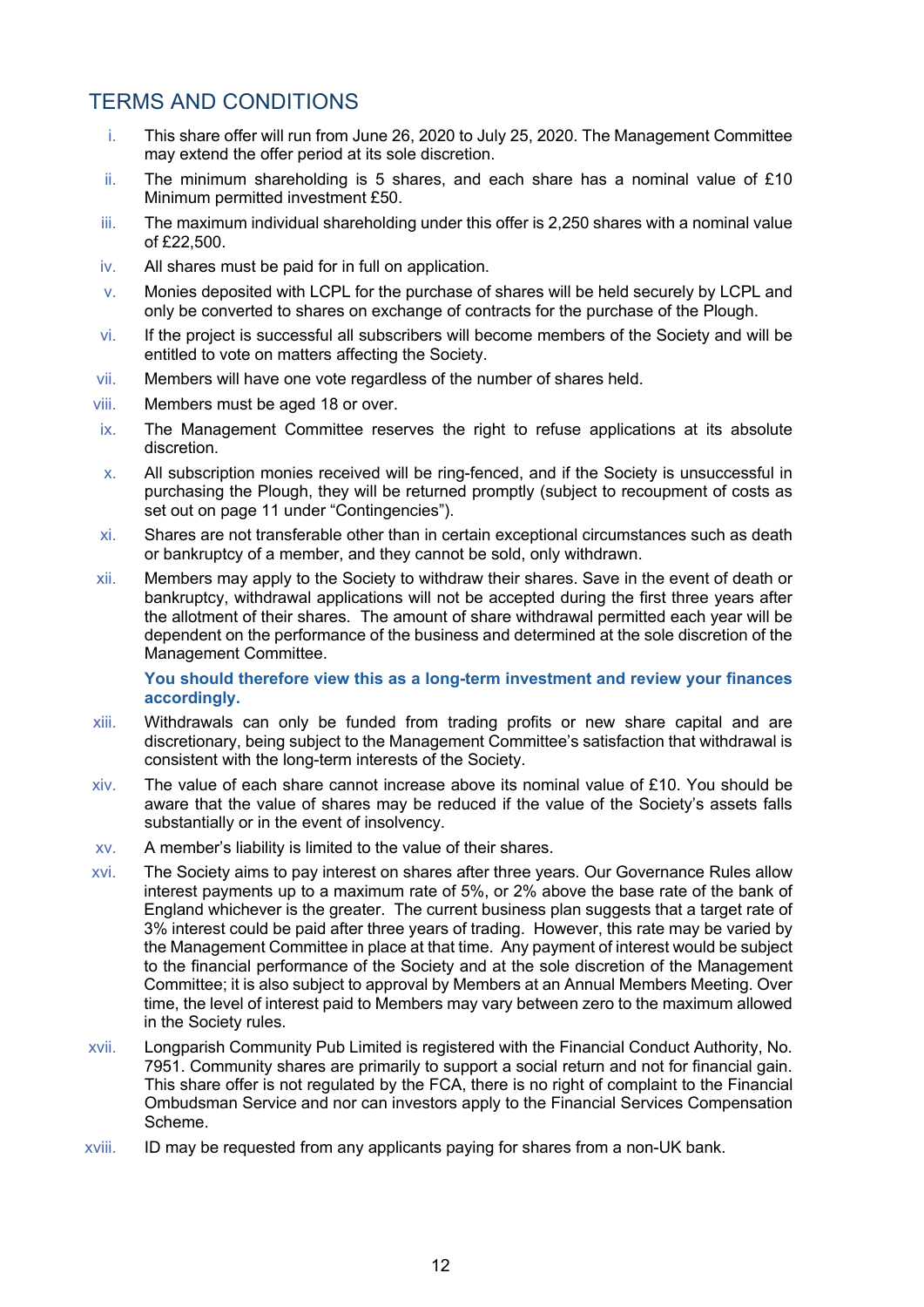# POTENTIAL RISKS

Buying any type of shares involves risk. Community shares can't go up in value, but they can go down if the Society is making losses. As a shareholder there is a risk you could lose some or all of the money you invest. You should only take these risks with money you can afford to lose. Please seek independent financial advice.

Although it is not possible to foresee all possible risks for investors there are a number which it is reasonable for the Management Committee to guard against.

#### **Loss of Some or All of Your Investment**

As a member and shareholder of LCPL you will be a part-owner of the Society. If the Society is unable to meet its debts and other liabilities you could, in principle, lose some or all of your investment held in shares. We think this is a very unlikely outcome because:

- We have obtained a valuation that confirms the price which will be offered to pay for the Plough is reasonable.
- A structural survey of the building will be undertaken before proceeding with any purchase.
- The Parish Council's solicitors will ensure that the Parish Council has good legal title before we proceed.
- Our financial projections are prudent and based on projected turnover supported by an independent business buyers survey.
- In the last resort, if the property had to be sold for an alternative use, it's possible that the value would exceed its current value as a closed pub. It should be noted that the Parish Council will have full control of the sale proceeds.

#### **Inability to Withdraw Shares**

The rules permit withdrawals only after three years (other than in certain exceptional circumstances such as death or bankruptcy of a member), and then only at the discretion of the Management Committee. If a large number of members wanted to withdraw their shares in a particular year, there may not be sufficient funds available. In that circumstance, withdrawals will be made in the order in which applications are received, and the full amount requested may not be available.

#### **No Financial Returns**

It is possible that in the event of poor trading performance or un-expected outgoings, the Society would not have enough surplus funds to pay interest to members or to allow members to withdraw their shares. We think this is a low risk based on our conservative financial planning.

## **Data Confidentiality**

*The Society adheres to the principles of the Data Protection Act and General Data Protection Regulation, even though as a not-for-profit organisation it is exempt from registration with the Information Commissioner and will use and process personal data only for the purposes of the Society.*

*We will keep your information secure and up to date and undertake to:*

Use it only for the purposes for which it was gathered, and keep it no longer than necessary.

*Personal data will be used solely for the purpose of maintaining a register of Members as required by the Rules of the Society, and for communicating with Members. We will not share any Members' personal information (names, addresses, phone numbers, etc.) with any third parties whatsoever, unless we are required to do so by law.* 

*Members' financial information, such as amounts invested, loans and donations, and interest paid will be treated as strictly confidential, and will not be shared except as necessary for statutory purposes and managing the Society (e.g. when making decisions about whether withdrawal requests can be funded).*

*Members' personal and financial data will be held on the hard drive of a single computer and will not be transferred by email or any other electronic means except for statutory purposes and the making of back-ups to a USB device for disaster recovery purposes. Such devices will be kept locked in a fireproof safe. Written correspondence and share application forms from Members will be kept in a lockable file at the registered office.*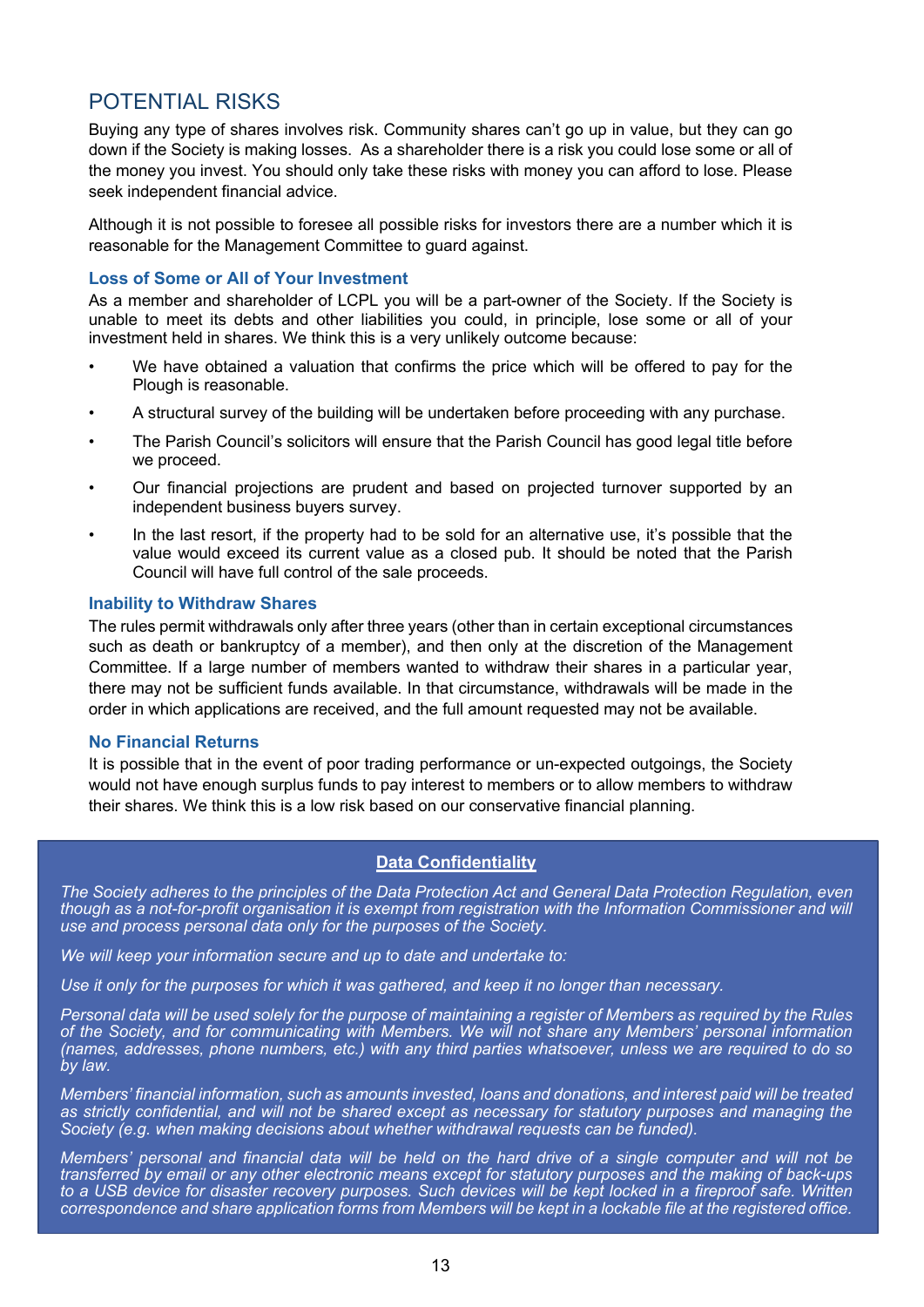# QUESTIONS AND ANSWERS

#### **Are joint applications allowed?**

No, only individuals can apply. If multiple members of a household or family wish to invest, they should each fill out a share application form.

#### **Can I invest on behalf of my children or grandchildren?**

We can only accept applications from people aged 18 or over, but you may nominate a successor to receive your shares in the event of your death.

#### **What happens to my shares if I die?**

On death your shares will form part of your estate and will be dealt with under the terms of your will. If you complete a Nomination form, the Society may distribute up to £5,000 worth of shares to a nominee outside of probate, but any shares above this will have to be resolved with reference to probate. You may, if you so wish, nominate the Society to receive your shares, or bequeath your shares to the Society in your will.

#### **What are the minimum and maximum amounts?**

The minimum that you can invest is £50 (five shares at £10 each), although our plans depend on some investors investing considerably more. We have set the maximum level at £22,500. The maximum amount is based on guidelines that suggest the maximum individual investment should not exceed 10% of the total shareholding.

#### **Can I get tax relief on my share purchase?**

We have received advance assurance from HMRC that, provided we satisfy some technical conditions, the shares in LCPL are eligible for Social Investment Tax Relief (SITR). So long as you are a UK taxpayer you should be eligible for tax relief on your investment, provided that you leave your shares in the Society for at least three years. Subject to HMRC rules, individuals making an eligible investment can deduct 30% of the cost of their investment from their income tax liability, either for the tax year in which the investment is made or for the previous tax year. HMRC require that any qualifying investment must be held for a minimum period of three years for the relief to be retained.

We will also apply separately for advance assurance under the Seed Enterprise Investment Scheme (SEIS). SEIS is similar to SITR and when making an eligible investment under SEIS individuals can deduct 50% of the cost of their investment from their income tax liability for SEIS. The amount of investment that can qualify for SEIS is limited by HMRC and will be offered to shareholders in the time order that shareholder investment monies are received. Investments made after that limit is reached would still qualify for relief under SITR.

If individuals have chargeable gains in that tax year, they can also defer their capital gains tax (CGT) liability if they invest their gain in a qualifying social investment (SITR only). Tax will instead be payable when the social investment is sold or redeemed. They also pay no CGT on any gain on the investment itself, but they must pay income tax in the normal way on any dividends or interest on the investment. The actual amount of tax relief you can claim will depend on your personal tax circumstances.

For example, Freda decides to invest £10,000 in the tax year 2019-20 in SITR qualifying shares. The SITR relief available is £3,000 (30% of £10,000). Her tax liability for the year before SITR relief is £7,500 which she can reduce to £4,500 (£7,500 less £3,000) as a result of her investment. Remember applications for tax relief are made to HMRC by you, the investor, not by LCPL, and so we cannot give any guarantees. Provided we are approved for SITR, and/or SEIS, we will issue certificates to members confirming that their investment qualifies, and we will explain how to claim. If you wish to find out more now, there is information on the HMRC web site or you may wish to take professional advice

## **What happens if the share o**ff**er target is exceeded?**

If the share offer raises more than the £230,000 target amount, then we can potentially reduce the Plunkett More Than a Pub programme support to reduce our borrowing costs in the first few years of trading, and/or increase working capital to extend the facilities that LCPL is able to offer.

#### **Can I sell my shares?**

No, these are withdrawable shares, so you have to apply to the Society to withdraw your shares. The statutory asset lock is also in place to ensure that any increase in business value is only used for community benefit.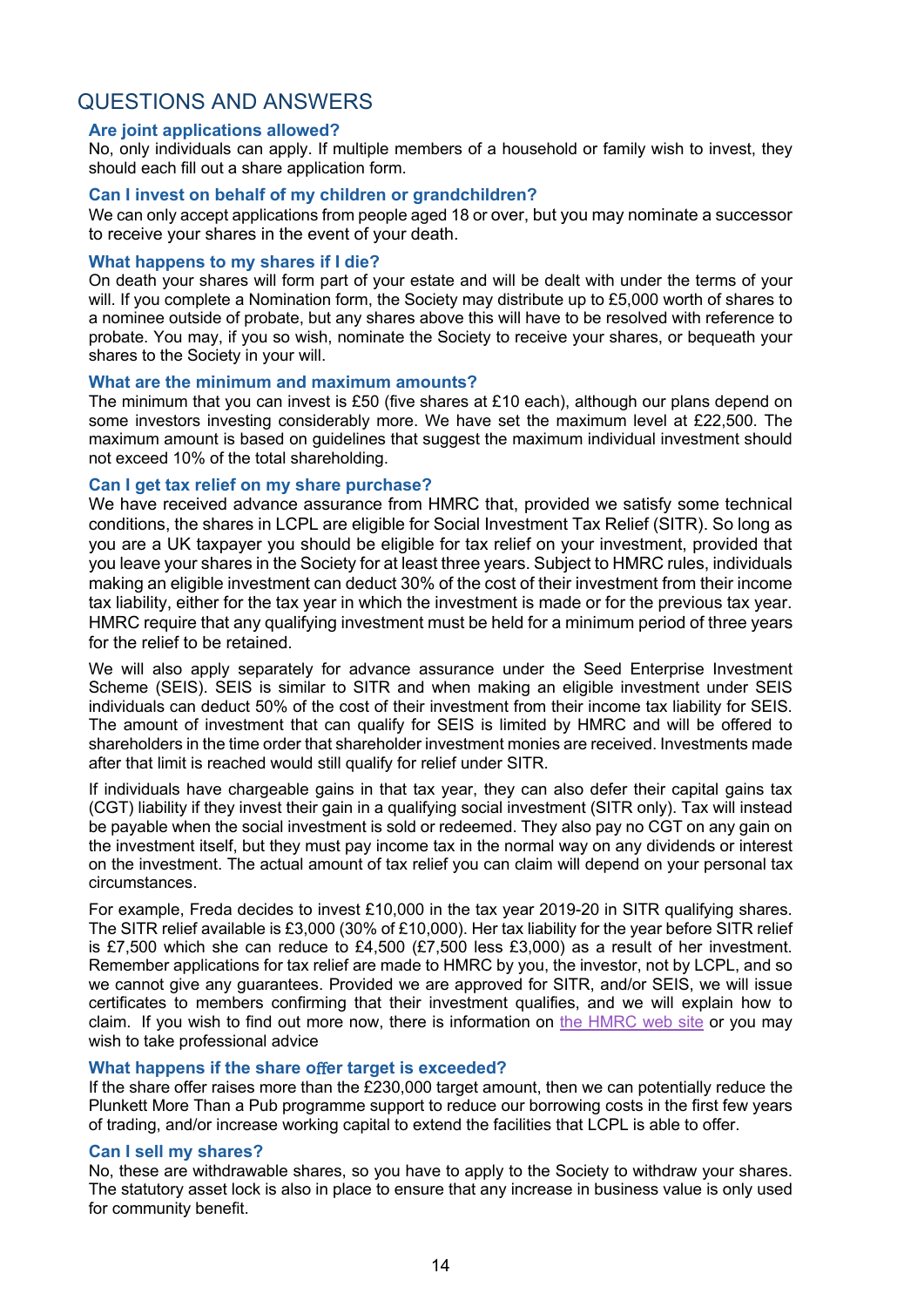#### **When can I withdraw my shares?**

According to the rules of the Society, shares cannot be withdrawn for at least three years (except in exceptional circumstances such as death or bankruptcy of a member), and then only if the Society has sufficient reserves to permit withdrawal without jeopardising the business. Our expectation is that in practice it will take three years to build up adequate reserves, before any repayments could be considered, and so any investment should be considered as being for the long term.

#### **When will I receive interest, and how much?**

We will start paying interest when the Society has sufficient surplus funds available, i.e. once we have met our other obligations (such as finance payments and other overheads) and have built up adequate reserves to ensure we can maintain the property. We anticipate this will be after year three of operations and is subject to the discretion of the Management Committee.

Interest payments will be determined annually by the Management Committee, (subject to approval at the Annual Members Meeting) which will prioritise long-term profitability over short-term payments to shareholders. Interest will be paid gross, and may be taxable. It will be the member's responsibility to declare any such earnings to HMRC if applicable. Our target is to be able to pay interest of 3% from year 4. Please note that our rules limit interest payments to a maximum of 5%, or 2% above the base rate of the Bank of England, whichever is the greater.

#### **Can I buy shares after the share offer has closed?**

We strongly encourage people to invest up-front so that we can properly judge the level of support and plan accordingly. It is likely however that there will be opportunities for buying into LCPL at a later date.

#### **Can a company apply?**

A company may apply to be a member and hold shares in the same way as an individual. The company will be required to provide the name and contact details for a single representative who will be able to vote at meetings on the company's behalf.

#### **What happens if the owner doesn't accept the offer price?**

Once sufficient funding has been secured, it is intended to submit a conditional offer of £395,000 to purchase the Plough. This offer is based on independent market valuations and considered to be a 'fair' price that reflects the fact that considerable work is needed before it can be run as a pub again. The owner is free to accept another offer, but if the owner simply refuses to sell to anyone, we will have good grounds to approach Test Valley Borough Council to request they consider enforcing a compulsory purchase in respect of an Asset of Community Value.

## **Who should I speak to if I have any further questions?**

Email your questions to info@ploughahead.co.uk, or contact any member of the Management Committee. You will also find useful information on the Plunkett Foundation website, and from the Community Shares Unit (www.communityshares.org.uk). Additional resources are also available on the LCPL website.

#### **How do I apply for shares?**

To apply for shares please complete the Share Application Form at the end of this document. A copy may also be found on the LCPL website, along with the many the other documents referenced in this share offer document. The PDF form may be completed digitally, or printed out blank and completed by hand, but in either case you will need to print the form and add your signature to the printed copy.

## **Before completing the application form, you should:**

- **Read this Share Prospectus carefully.**
- **Read the Business Plan.**
- **Consider whether you need to take financial advice.**

Please return the completed Share Application Form and a cheque for the full amount (unless paying by bank transfer) to:

# **The Secretary, LCPL, Broadacre House, Longparish, Hants SP11 6QQ**